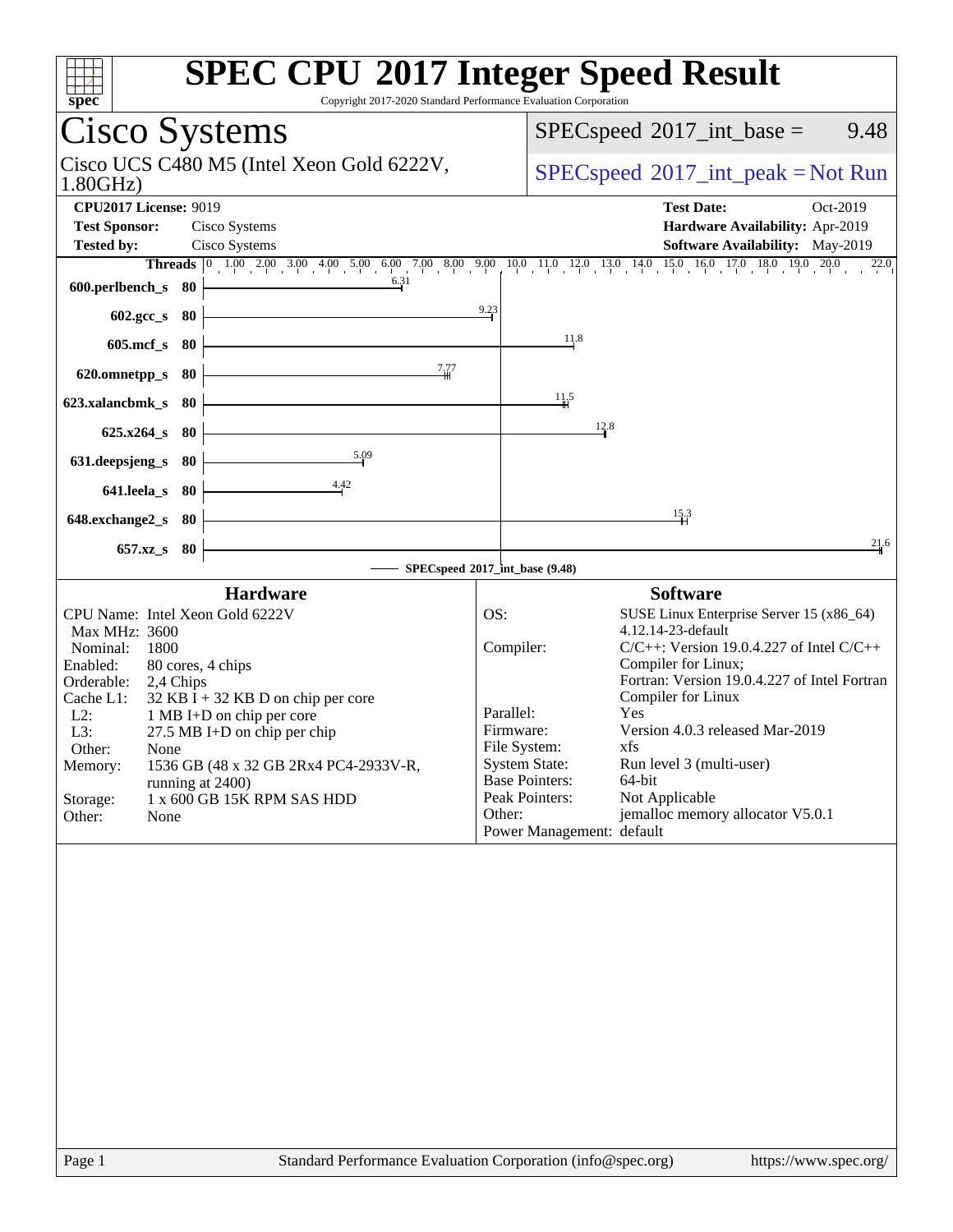

Copyright 2017-2020 Standard Performance Evaluation Corporation

## Cisco Systems

Cisco UCS C480 M5 (Intel Xeon Gold 6222V,  $SPECspeed^{\circ}2017\_int\_peak = Not Run$  $SPECspeed^{\circ}2017\_int\_peak = Not Run$ 

 $SPECspeed^{\circ}2017\_int\_base =$  $SPECspeed^{\circ}2017\_int\_base =$  9.48

#### 1.80GHz)

**[CPU2017 License:](http://www.spec.org/auto/cpu2017/Docs/result-fields.html#CPU2017License)** 9019 **[Test Date:](http://www.spec.org/auto/cpu2017/Docs/result-fields.html#TestDate)** Oct-2019

**[Test Sponsor:](http://www.spec.org/auto/cpu2017/Docs/result-fields.html#TestSponsor)** Cisco Systems **[Hardware Availability:](http://www.spec.org/auto/cpu2017/Docs/result-fields.html#HardwareAvailability)** Apr-2019 **[Tested by:](http://www.spec.org/auto/cpu2017/Docs/result-fields.html#Testedby)** Cisco Systems **[Software Availability:](http://www.spec.org/auto/cpu2017/Docs/result-fields.html#SoftwareAvailability)** May-2019

### **[Results Table](http://www.spec.org/auto/cpu2017/Docs/result-fields.html#ResultsTable)**

|                                     | <b>Base</b>    |                |       |                |       | <b>Peak</b>    |       |                |                |              |                |              |                |              |
|-------------------------------------|----------------|----------------|-------|----------------|-------|----------------|-------|----------------|----------------|--------------|----------------|--------------|----------------|--------------|
| <b>Benchmark</b>                    | <b>Threads</b> | <b>Seconds</b> | Ratio | <b>Seconds</b> | Ratio | <b>Seconds</b> | Ratio | <b>Threads</b> | <b>Seconds</b> | <b>Ratio</b> | <b>Seconds</b> | <b>Ratio</b> | <b>Seconds</b> | <b>Ratio</b> |
| $600.$ perlbench $\mathsf{S}$       | 80             | 281            | 6.31  | 281            | 6.31  | 280            | 6.35  |                |                |              |                |              |                |              |
| $602.\text{gcc}\_\text{s}$          | 80             | 431            | 9.23  | <u>431</u>     | 9.23  | 433            | 9.20  |                |                |              |                |              |                |              |
| $605$ .mcf s                        | 80             | 400            | 11.8  | 399            | 11.8  | 400            | 11.8  |                |                |              |                |              |                |              |
| 620.omnetpp_s                       | 80             | 212            | 7.69  | 207            | 7.87  | 210            | 7.77  |                |                |              |                |              |                |              |
| 623.xalancbmk s                     | 80             | 122            | 11.6  | 124            | 11.5  | 123            | 11.5  |                |                |              |                |              |                |              |
| $625.x264_s$                        | 80             | 138            | 12.8  | 137            | 12.8  | 138            | 12.8  |                |                |              |                |              |                |              |
| 631.deepsjeng_s                     | 80             | 282            | 5.08  | 281            | 5.09  | 281            | 5.10  |                |                |              |                |              |                |              |
| 641.leela s                         | 80             | 386            | 4.42  | 386            | 4.42  | 386            | 4.42  |                |                |              |                |              |                |              |
| 648.exchange2_s                     | 80             | 193            | 15.3  | 192            | 15.3  | 191            | 15.4  |                |                |              |                |              |                |              |
| $657.xz$ s                          | 80             | 286            | 21.6  | 286            | 21.6  | 287            | 21.6  |                |                |              |                |              |                |              |
| $SPECspeed*2017$ int base =<br>9.48 |                |                |       |                |       |                |       |                |                |              |                |              |                |              |

**[SPECspeed](http://www.spec.org/auto/cpu2017/Docs/result-fields.html#SPECspeed2017intpeak)[2017\\_int\\_peak =](http://www.spec.org/auto/cpu2017/Docs/result-fields.html#SPECspeed2017intpeak) Not Run**

Results appear in the [order in which they were run.](http://www.spec.org/auto/cpu2017/Docs/result-fields.html#RunOrder) Bold underlined text [indicates a median measurement.](http://www.spec.org/auto/cpu2017/Docs/result-fields.html#Median)

### **[Operating System Notes](http://www.spec.org/auto/cpu2017/Docs/result-fields.html#OperatingSystemNotes)**

Stack size set to unlimited using "ulimit -s unlimited"

### **[Environment Variables Notes](http://www.spec.org/auto/cpu2017/Docs/result-fields.html#EnvironmentVariablesNotes)**

Environment variables set by runcpu before the start of the run: KMP\_AFFINITY = "granularity=fine,compact" LD\_LIBRARY\_PATH = "/home/cpu2017/lib/intel64:/home/cpu2017/je5.0.1-64" OMP\_STACKSIZE = "192M"

### **[General Notes](http://www.spec.org/auto/cpu2017/Docs/result-fields.html#GeneralNotes)**

 Binaries compiled on a system with 1x Intel Core i9-7900X CPU + 32GB RAM memory using Redhat Enterprise Linux 7.5 Transparent Huge Pages enabled by default Prior to runcpu invocation Filesystem page cache synced and cleared with: sync; echo 3> /proc/sys/vm/drop\_caches NA: The test sponsor attests, as of date of publication, that CVE-2017-5754 (Meltdown) is mitigated in the system as tested and documented. Yes: The test sponsor attests, as of date of publication, that CVE-2017-5753 (Spectre variant 1) is mitigated in the system as tested and documented. Yes: The test sponsor attests, as of date of publication, that CVE-2017-5715 (Spectre variant 2) is mitigated in the system as tested and documented. jemalloc, a general purpose malloc implementation built with the RedHat Enterprise 7.5, and the system compiler gcc 4.8.5 sources available from jemalloc.net or<https://github.com/jemalloc/jemalloc/releases>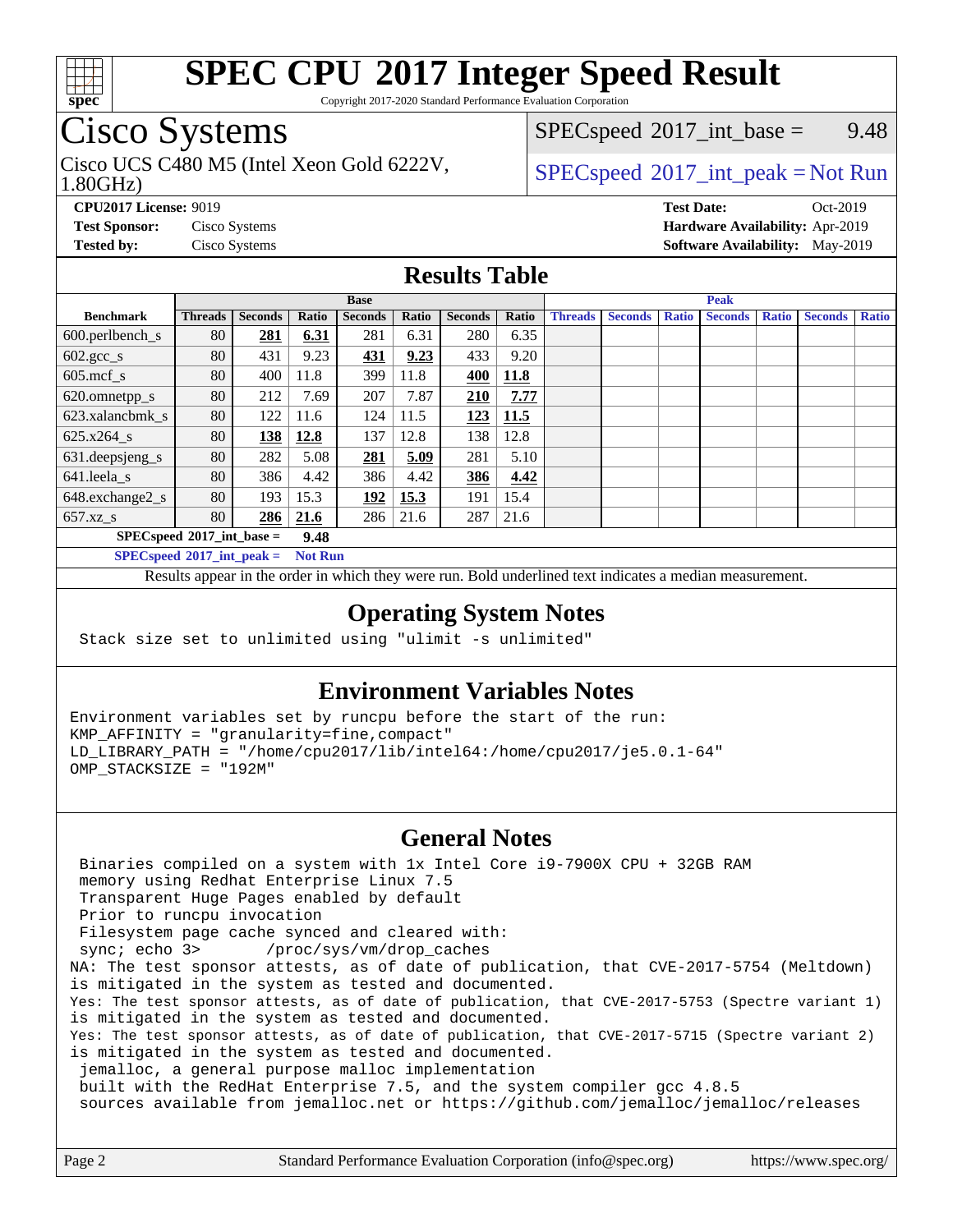

Copyright 2017-2020 Standard Performance Evaluation Corporation

### Cisco Systems

1.80GHz) Cisco UCS C480 M5 (Intel Xeon Gold 6222V,  $SPECspeed^{\circ}2017\_int\_peak = Not Run$  $SPECspeed^{\circ}2017\_int\_peak = Not Run$ 

 $SPECspeed^{\circ}2017\_int\_base =$  $SPECspeed^{\circ}2017\_int\_base =$  9.48

**[CPU2017 License:](http://www.spec.org/auto/cpu2017/Docs/result-fields.html#CPU2017License)** 9019 **[Test Date:](http://www.spec.org/auto/cpu2017/Docs/result-fields.html#TestDate)** Oct-2019 **[Test Sponsor:](http://www.spec.org/auto/cpu2017/Docs/result-fields.html#TestSponsor)** Cisco Systems **[Hardware Availability:](http://www.spec.org/auto/cpu2017/Docs/result-fields.html#HardwareAvailability)** Apr-2019 **[Tested by:](http://www.spec.org/auto/cpu2017/Docs/result-fields.html#Testedby)** Cisco Systems **[Software Availability:](http://www.spec.org/auto/cpu2017/Docs/result-fields.html#SoftwareAvailability)** May-2019

#### **[Platform Notes](http://www.spec.org/auto/cpu2017/Docs/result-fields.html#PlatformNotes)**

Page 3 Standard Performance Evaluation Corporation [\(info@spec.org\)](mailto:info@spec.org) <https://www.spec.org/> BIOS Settings: Intel HyperThreading Technology set to Disabled CPU performance set to Enterprise Power Performance Tuning set to OS Controls SNC set to Disabled Patrol Scrub set to Disabled Sysinfo program /home/cpu2017/bin/sysinfo Rev: r6365 of 2019-08-21 295195f888a3d7edb1e6e46a485a0011 running on linux-mz3p Tue Oct 22 21:39:08 2019 SUT (System Under Test) info as seen by some common utilities. For more information on this section, see <https://www.spec.org/cpu2017/Docs/config.html#sysinfo> From /proc/cpuinfo model name : Intel(R) Xeon(R) Gold 6222V CPU @ 1.80GHz 4 "physical id"s (chips) 80 "processors" cores, siblings (Caution: counting these is hw and system dependent. The following excerpts from /proc/cpuinfo might not be reliable. Use with caution.) cpu cores : 20 siblings : 20 physical 0: cores 0 1 2 3 4 8 9 10 11 12 16 17 18 19 20 24 25 26 27 28 physical 1: cores 0 1 2 3 4 8 9 10 11 12 16 17 18 19 20 24 25 26 27 28 physical 2: cores 0 1 2 3 4 8 9 10 11 12 16 17 18 19 20 24 25 26 27 28 physical 3: cores 0 1 2 3 4 8 9 10 11 12 16 17 18 19 20 24 25 26 27 28 From lscpu: Architecture: x86\_64 CPU op-mode(s): 32-bit, 64-bit Byte Order: Little Endian  $CPU(s):$  80 On-line CPU(s) list: 0-79 Thread(s) per core: 1 Core(s) per socket: 20 Socket(s): 4 NUMA node(s): 4 Vendor ID: GenuineIntel CPU family: 6 Model: 85 Model name: Intel(R) Xeon(R) Gold 6222V CPU @ 1.80GHz Stepping: 7 CPU MHz: 1800.000 CPU max MHz: 3600.0000 CPU min MHz: 800.0000 BogoMIPS: 3600.00 **(Continued on next page)**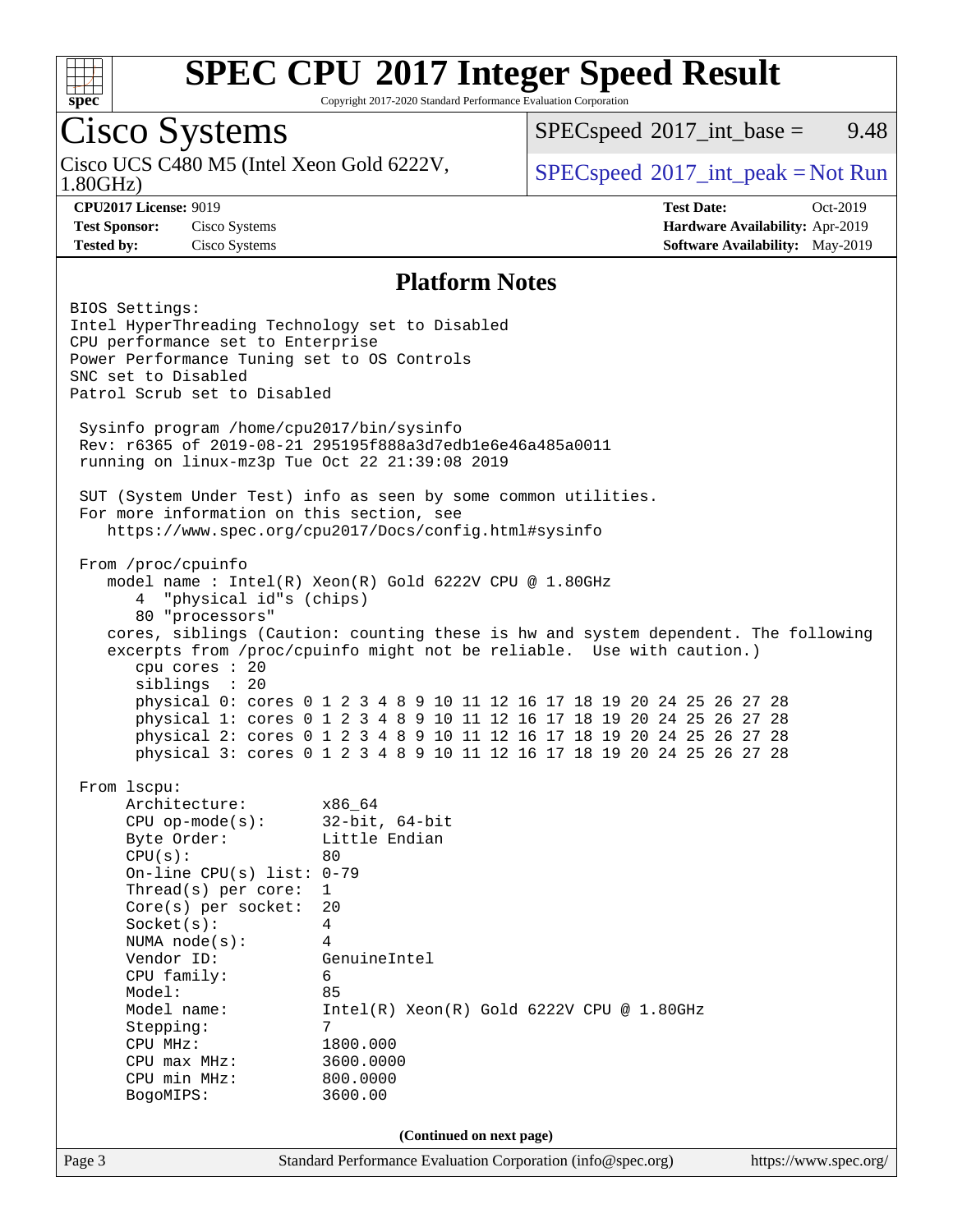

Copyright 2017-2020 Standard Performance Evaluation Corporation

## Cisco Systems

1.80GHz) Cisco UCS C480 M5 (Intel Xeon Gold 6222V,  $SPECspeed^{\circ}2017\_int\_peak = Not Run$  $SPECspeed^{\circ}2017\_int\_peak = Not Run$ 

 $SPEC speed^{\circ}2017\_int\_base =$  9.48

#### **[CPU2017 License:](http://www.spec.org/auto/cpu2017/Docs/result-fields.html#CPU2017License)** 9019 **[Test Date:](http://www.spec.org/auto/cpu2017/Docs/result-fields.html#TestDate)** Oct-2019

**[Test Sponsor:](http://www.spec.org/auto/cpu2017/Docs/result-fields.html#TestSponsor)** Cisco Systems **[Hardware Availability:](http://www.spec.org/auto/cpu2017/Docs/result-fields.html#HardwareAvailability)** Apr-2019 **[Tested by:](http://www.spec.org/auto/cpu2017/Docs/result-fields.html#Testedby)** Cisco Systems **[Software Availability:](http://www.spec.org/auto/cpu2017/Docs/result-fields.html#SoftwareAvailability)** May-2019

#### **[Platform Notes \(Continued\)](http://www.spec.org/auto/cpu2017/Docs/result-fields.html#PlatformNotes)**

| Virtualization:        | $VT - x$                   |  |  |  |
|------------------------|----------------------------|--|--|--|
| $L1d$ cache:           | 32K                        |  |  |  |
| Lli cache:             | 32K                        |  |  |  |
| $L2$ cache:            | 1024K                      |  |  |  |
| $L3$ cache:            | 28160K                     |  |  |  |
| NUMA $node0$ $CPU(s):$ | $0 - 19$                   |  |  |  |
| NUMA node1 CPU(s):     | $20 - 39$                  |  |  |  |
| NUMA node2 CPU(s):     | $40 - 59$                  |  |  |  |
| NUMA node3 CPU(s):     | $60 - 79$                  |  |  |  |
| $F1$ acc $\cdot$       | $f_{\text{min}}$ $\tau$ me |  |  |  |

Flags: fpu vme de pse tsc msr pae mce cx8 apic sep mtrr pge mca cmov pat pse36 clflush dts acpi mmx fxsr sse sse2 ss ht tm pbe syscall nx pdpe1gb rdtscp lm constant\_tsc art arch\_perfmon pebs bts rep\_good nopl xtopology nonstop\_tsc cpuid aperfmperf tsc\_known\_freq pni pclmulqdq dtes64 monitor ds\_cpl vmx smx est tm2 ssse3 sdbg fma cx16 xtpr pdcm pcid dca sse4\_1 sse4\_2 x2apic movbe popcnt tsc\_deadline\_timer aes xsave avx f16c rdrand lahf\_lm abm 3dnowprefetch cpuid\_fault epb cat\_l3 cdp\_l3 invpcid\_single mba tpr\_shadow vnmi flexpriority ept vpid fsgsbase

 tsc\_adjust bmi1 hle avx2 smep bmi2 erms invpcid rtm cqm mpx rdt\_a avx512f avx512dq rdseed adx smap clflushopt clwb intel\_pt avx512cd avx512bw avx512vl xsaveopt xsavec xgetbv1 xsaves cqm\_llc cqm\_occup\_llc cqm\_mbm\_total cqm\_mbm\_local ibpb ibrs stibp dtherm ida arat pln pts hwp hwp\_act\_window hwp\_epp hwp\_pkg\_req pku ospke avx512\_vnni arch\_capabilities ssbd

```
 /proc/cpuinfo cache data
cache size : 28160 KB
```
 From numactl --hardware WARNING: a numactl 'node' might or might not correspond to a physical chip. available: 4 nodes (0-3) node 0 cpus: 0 1 2 3 4 5 6 7 8 9 10 11 12 13 14 15 16 17 18 19 node 0 size: 385626 MB node 0 free: 385074 MB node 1 cpus: 20 21 22 23 24 25 26 27 28 29 30 31 32 33 34 35 36 37 38 39 node 1 size: 387057 MB node 1 free: 386721 MB node 2 cpus: 40 41 42 43 44 45 46 47 48 49 50 51 52 53 54 55 56 57 58 59 node 2 size: 387057 MB node 2 free: 386872 MB node 3 cpus: 60 61 62 63 64 65 66 67 68 69 70 71 72 73 74 75 76 77 78 79 node 3 size: 387026 MB node 3 free: 386806 MB node distances: node 0 1 2 3 0: 10 21 21 21 1: 21 10 21 21 2: 21 21 10 21 3: 21 21 21 10 **(Continued on next page)**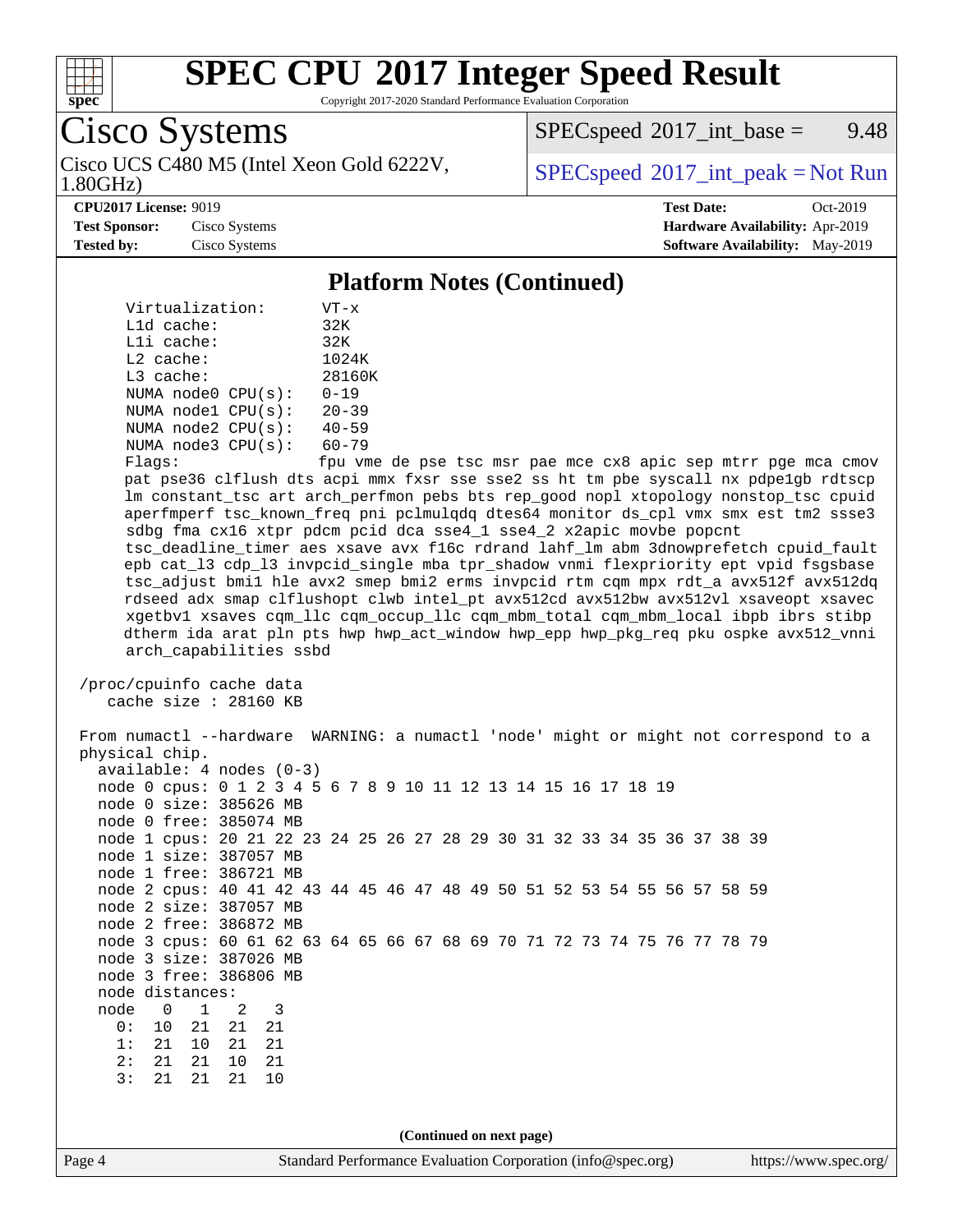

Copyright 2017-2020 Standard Performance Evaluation Corporation

### Cisco Systems

1.80GHz) Cisco UCS C480 M5 (Intel Xeon Gold 6222V,  $SPECspeed^{\circ}2017\_int\_peak = Not Run$  $SPECspeed^{\circ}2017\_int\_peak = Not Run$ 

 $SPECspeed^{\circ}2017\_int\_base =$  $SPECspeed^{\circ}2017\_int\_base =$  9.48

**[Test Sponsor:](http://www.spec.org/auto/cpu2017/Docs/result-fields.html#TestSponsor)** Cisco Systems **[Hardware Availability:](http://www.spec.org/auto/cpu2017/Docs/result-fields.html#HardwareAvailability)** Apr-2019 **[Tested by:](http://www.spec.org/auto/cpu2017/Docs/result-fields.html#Testedby)** Cisco Systems **[Software Availability:](http://www.spec.org/auto/cpu2017/Docs/result-fields.html#SoftwareAvailability)** May-2019

**[CPU2017 License:](http://www.spec.org/auto/cpu2017/Docs/result-fields.html#CPU2017License)** 9019 **[Test Date:](http://www.spec.org/auto/cpu2017/Docs/result-fields.html#TestDate)** Oct-2019

#### **[Platform Notes \(Continued\)](http://www.spec.org/auto/cpu2017/Docs/result-fields.html#PlatformNotes)**

 From /proc/meminfo MemTotal: 1583890300 kB HugePages\_Total: 0 Hugepagesize: 2048 kB From /etc/\*release\* /etc/\*version\* os-release: NAME="SLES" VERSION="15" VERSION\_ID="15" PRETTY\_NAME="SUSE Linux Enterprise Server 15" ID="sles" ID\_LIKE="suse" ANSI\_COLOR="0;32" CPE\_NAME="cpe:/o:suse:sles:15" uname -a: Linux linux-mz3p 4.12.14-23-default #1 SMP Tue May 29 21:04:44 UTC 2018 (cd0437b) x86\_64 x86\_64 x86\_64 GNU/Linux Kernel self-reported vulnerability status: CVE-2018-3620 (L1 Terminal Fault): No status reported Microarchitectural Data Sampling: No status reported CVE-2017-5754 (Meltdown): Not affected CVE-2018-3639 (Speculative Store Bypass): Mitigation: Speculative Store Bypass disabled via prctl and seccomp CVE-2017-5753 (Spectre variant 1): Mitigation: \_\_user pointer sanitization CVE-2017-5715 (Spectre variant 2): Mitigation: Indirect Branch Restricted Speculation, IBPB, IBRS\_FW run-level 3 Oct 22 21:33 SPEC is set to: /home/cpu2017 Filesystem Type Size Used Avail Use% Mounted on /dev/sdb2 xfs 549G 85G 465G 16% / From /sys/devices/virtual/dmi/id BIOS: Cisco Systems, Inc. C480M5.4.0.3.32.0301190121 03/01/2019 Vendor: Cisco Product: UCSC-C480-M5 Serial: FCH2238W019 Additional information from dmidecode follows. WARNING: Use caution when you interpret this section. The 'dmidecode' program reads system data which is "intended to allow hardware to be accurately determined", but the intent may not be met, as there are frequent changes to hardware, firmware, and the "DMTF SMBIOS" standard. **(Continued on next page)**

Page 5 Standard Performance Evaluation Corporation [\(info@spec.org\)](mailto:info@spec.org) <https://www.spec.org/>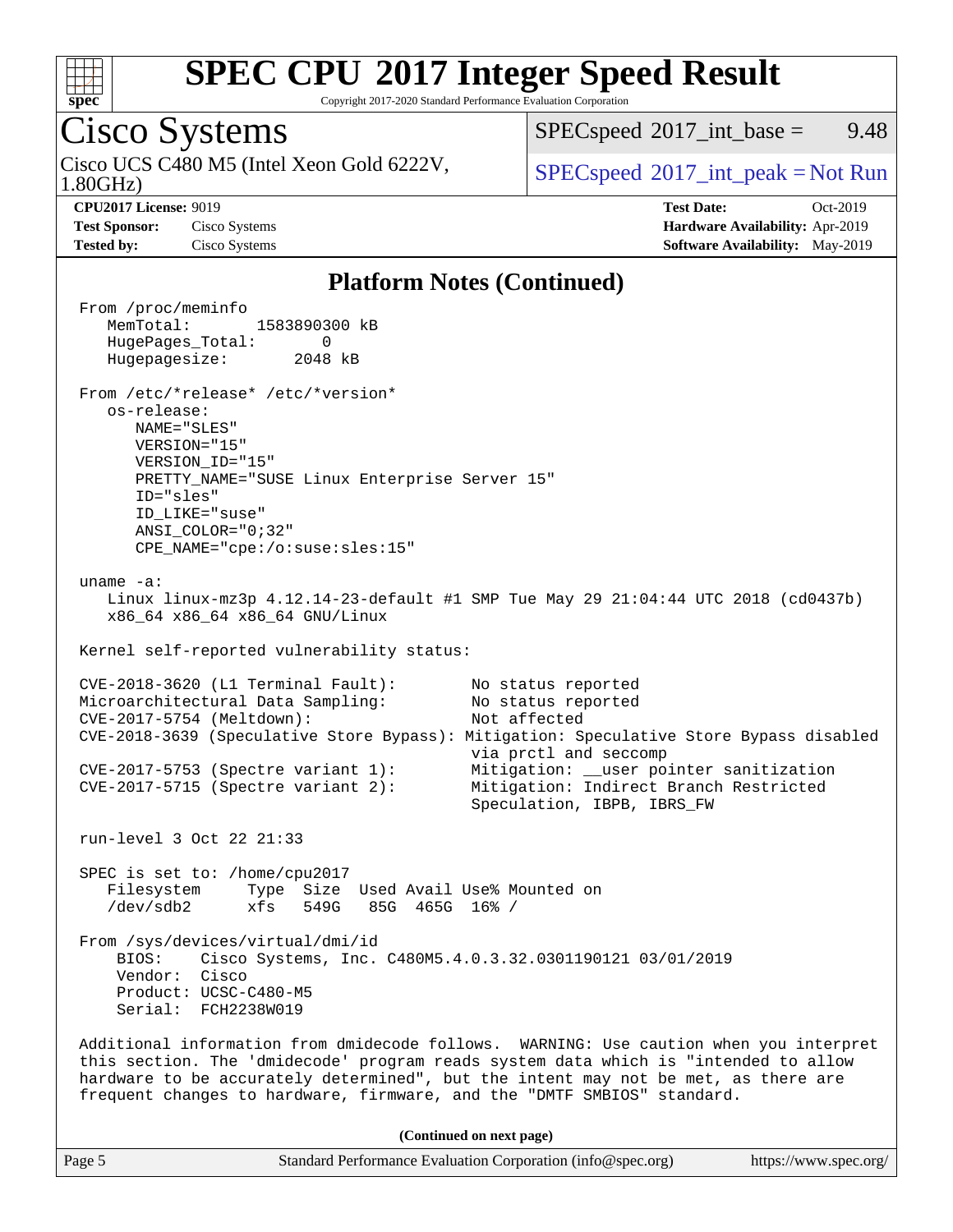

Copyright 2017-2020 Standard Performance Evaluation Corporation

### Cisco Systems

Cisco UCS C480 M5 (Intel Xeon Gold 6222V,  $SPECspeed^{\circ}2017\_int\_peak = Not Run$  $SPECspeed^{\circ}2017\_int\_peak = Not Run$ 

 $SPECspeed^{\circ}2017\_int\_base =$  $SPECspeed^{\circ}2017\_int\_base =$  9.48

1.80GHz)

**[Test Sponsor:](http://www.spec.org/auto/cpu2017/Docs/result-fields.html#TestSponsor)** Cisco Systems **[Hardware Availability:](http://www.spec.org/auto/cpu2017/Docs/result-fields.html#HardwareAvailability)** Apr-2019 **[Tested by:](http://www.spec.org/auto/cpu2017/Docs/result-fields.html#Testedby)** Cisco Systems **[Software Availability:](http://www.spec.org/auto/cpu2017/Docs/result-fields.html#SoftwareAvailability)** May-2019

**[CPU2017 License:](http://www.spec.org/auto/cpu2017/Docs/result-fields.html#CPU2017License)** 9019 **[Test Date:](http://www.spec.org/auto/cpu2017/Docs/result-fields.html#TestDate)** Oct-2019

#### **[Platform Notes \(Continued\)](http://www.spec.org/auto/cpu2017/Docs/result-fields.html#PlatformNotes)**

Memory:

48x 0xCE00 M393A4K40CB2-CVF 32 GB 2 rank 2933, configured at 2400

(End of data from sysinfo program)

#### **[Compiler Version Notes](http://www.spec.org/auto/cpu2017/Docs/result-fields.html#CompilerVersionNotes)**

============================================================================== C | 600.perlbench\_s(base) 602.gcc\_s(base) 605.mcf\_s(base)  $\vert$  625.x264 s(base) 657.xz s(base) ------------------------------------------------------------------------------ Intel(R) C Intel(R) 64 Compiler for applications running on Intel(R) 64, Version 19.0.4.227 Build 20190416 Copyright (C) 1985-2019 Intel Corporation. All rights reserved. ------------------------------------------------------------------------------ ============================================================================== C++ | 620.omnetpp\_s(base) 623.xalancbmk\_s(base) 631.deepsjeng\_s(base) | 641.leela\_s(base) ------------------------------------------------------------------------------ Intel(R) C++ Intel(R) 64 Compiler for applications running on Intel(R) 64, Version 19.0.4.227 Build 20190416 Copyright (C) 1985-2019 Intel Corporation. All rights reserved. ------------------------------------------------------------------------------ ============================================================================== Fortran | 648.exchange2\_s(base)

------------------------------------------------------------------------------ Intel(R) Fortran Intel(R) 64 Compiler for applications running on Intel(R) 64, Version 19.0.4.227 Build 20190416 Copyright (C) 1985-2019 Intel Corporation. All rights reserved. ------------------------------------------------------------------------------

### **[Base Compiler Invocation](http://www.spec.org/auto/cpu2017/Docs/result-fields.html#BaseCompilerInvocation)**

[C benchmarks](http://www.spec.org/auto/cpu2017/Docs/result-fields.html#Cbenchmarks): [icc -m64 -std=c11](http://www.spec.org/cpu2017/results/res2019q4/cpu2017-20191029-19425.flags.html#user_CCbase_intel_icc_64bit_c11_33ee0cdaae7deeeab2a9725423ba97205ce30f63b9926c2519791662299b76a0318f32ddfffdc46587804de3178b4f9328c46fa7c2b0cd779d7a61945c91cd35)

[C++ benchmarks:](http://www.spec.org/auto/cpu2017/Docs/result-fields.html#CXXbenchmarks) [icpc -m64](http://www.spec.org/cpu2017/results/res2019q4/cpu2017-20191029-19425.flags.html#user_CXXbase_intel_icpc_64bit_4ecb2543ae3f1412ef961e0650ca070fec7b7afdcd6ed48761b84423119d1bf6bdf5cad15b44d48e7256388bc77273b966e5eb805aefd121eb22e9299b2ec9d9)

[Fortran benchmarks](http://www.spec.org/auto/cpu2017/Docs/result-fields.html#Fortranbenchmarks): [ifort -m64](http://www.spec.org/cpu2017/results/res2019q4/cpu2017-20191029-19425.flags.html#user_FCbase_intel_ifort_64bit_24f2bb282fbaeffd6157abe4f878425411749daecae9a33200eee2bee2fe76f3b89351d69a8130dd5949958ce389cf37ff59a95e7a40d588e8d3a57e0c3fd751)